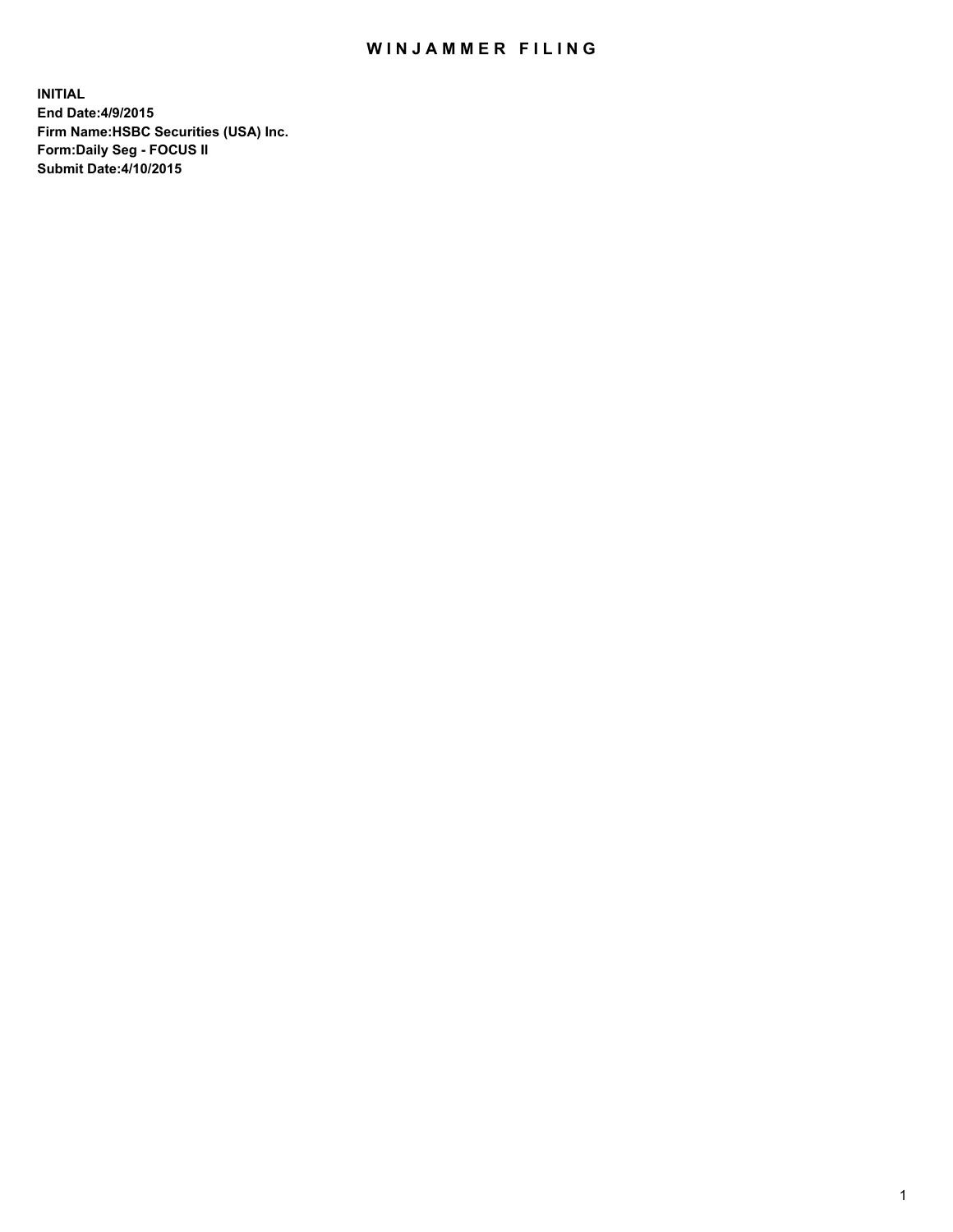## **INITIAL End Date:4/9/2015 Firm Name:HSBC Securities (USA) Inc. Form:Daily Seg - FOCUS II Submit Date:4/10/2015 Daily Segregation - Cover Page**

| Name of Company<br><b>Contact Name</b><br><b>Contact Phone Number</b><br><b>Contact Email Address</b>                                                                                                                                                                                                                          | <b>HSBC Securities (USA) Inc.</b><br>Steven richardson<br>212-525-6445<br>steven.richardson@us.hsbc.com |
|--------------------------------------------------------------------------------------------------------------------------------------------------------------------------------------------------------------------------------------------------------------------------------------------------------------------------------|---------------------------------------------------------------------------------------------------------|
| FCM's Customer Segregated Funds Residual Interest Target (choose one):<br>a. Minimum dollar amount: ; or<br>b. Minimum percentage of customer segregated funds required:%; or<br>c. Dollar amount range between: and; or<br>d. Percentage range of customer segregated funds required between:% and%.                          | 50,000,000<br>00<br>00                                                                                  |
| FCM's Customer Secured Amount Funds Residual Interest Target (choose one):<br>a. Minimum dollar amount: ; or<br>b. Minimum percentage of customer secured funds required:%; or<br>c. Dollar amount range between: and; or<br>d. Percentage range of customer secured funds required between:% and%.                            | 10,000,000<br>0 <sub>0</sub><br>00                                                                      |
| FCM's Cleared Swaps Customer Collateral Residual Interest Target (choose one):<br>a. Minimum dollar amount: ; or<br>b. Minimum percentage of cleared swaps customer collateral required:% ; or<br>c. Dollar amount range between: and; or<br>d. Percentage range of cleared swaps customer collateral required between:% and%. | 30,000,000<br><u>00</u><br><u>00</u>                                                                    |

Attach supporting documents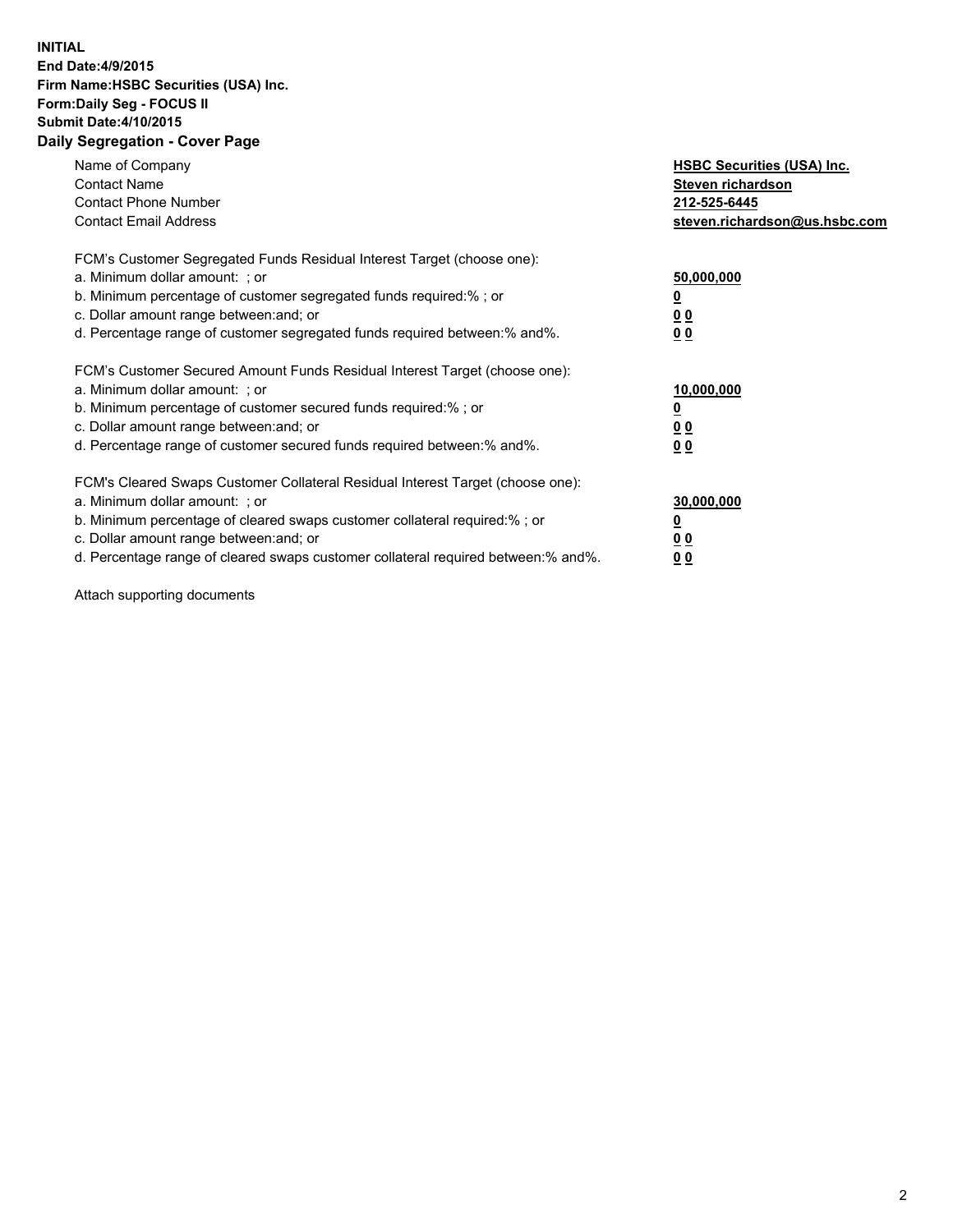**INITIAL End Date:4/9/2015 Firm Name:HSBC Securities (USA) Inc. Form:Daily Seg - FOCUS II Submit Date:4/10/2015 Daily Segregation - Secured Amounts**

Foreign Futures and Foreign Options Secured Amounts Amount required to be set aside pursuant to law, rule or regulation of a foreign government or a rule of a self-regulatory organization authorized thereunder **0** [7305] 1. Net ledger balance - Foreign Futures and Foreign Option Trading - All Customers A. Cash **120,699,067** [7315] B. Securities (at market) **31,325,526** [7317] 2. Net unrealized profit (loss) in open futures contracts traded on a foreign board of trade **22,996,339** [7325] 3. Exchange traded options a. Market value of open option contracts purchased on a foreign board of trade **0** [7335] b. Market value of open contracts granted (sold) on a foreign board of trade **0** [7337] 4. Net equity (deficit) (add lines 1. 2. and 3.) **175,020,932** [7345] 5. Account liquidating to a deficit and account with a debit balances - gross amount **732,602** [7351] Less: amount offset by customer owned securities **-716,235** [7352] **16,367** [7354] 6. Amount required to be set aside as the secured amount - Net Liquidating Equity Method (add lines 4 and 5) **175,037,299** [7355] 7. Greater of amount required to be set aside pursuant to foreign jurisdiction (above) or line 6. **175,037,300** [7360] FUNDS DEPOSITED IN SEPARATE REGULATION 30.7 ACCOUNTS 1. Cash in banks A. Banks located in the United States **31,055,179** [7500] B. Other banks qualified under Regulation 30.7 **0** [7520] **31,055,179** [7530] 2. Securities A. In safekeeping with banks located in the United States **76,325,526** [7540] B. In safekeeping with other banks qualified under Regulation 30.7 **0** [7560] **76,325,526** [7570] 3. Equities with registered futures commission merchants A. Cash **0** [7580] B. Securities **0** [7590] C. Unrealized gain (loss) on open futures contracts **0** [7600] D. Value of long option contracts **0** [7610] E. Value of short option contracts **0** [7615] **0** [7620] 4. Amounts held by clearing organizations of foreign boards of trade A. Cash **0** [7640] B. Securities **0** [7650] C. Amount due to (from) clearing organization - daily variation **0** [7660] D. Value of long option contracts **0** [7670] E. Value of short option contracts **0** [7675] **0** [7680] 5. Amounts held by members of foreign boards of trade A. Cash **65,683,797** [7700] B. Securities **0** [7710] C. Unrealized gain (loss) on open futures contracts **22,996,339** [7720] D. Value of long option contracts **0** [7730] E. Value of short option contracts **0** [7735] **88,680,136** [7740] 6. Amounts with other depositories designated by a foreign board of trade **0** [7760] 7. Segregated funds on hand **0** [7765] 8. Total funds in separate section 30.7 accounts **196,060,841** [7770] 9. Excess (deficiency) Set Aside for Secured Amount (subtract line 7 Secured Statement Page 1 from Line 8) **21,023,541** [7380] 10. Management Target Amount for Excess funds in separate section 30.7 accounts **10,000,000** [7780] 11. Excess (deficiency) funds in separate 30.7 accounts over (under) Management Target **11,023,541** [7785]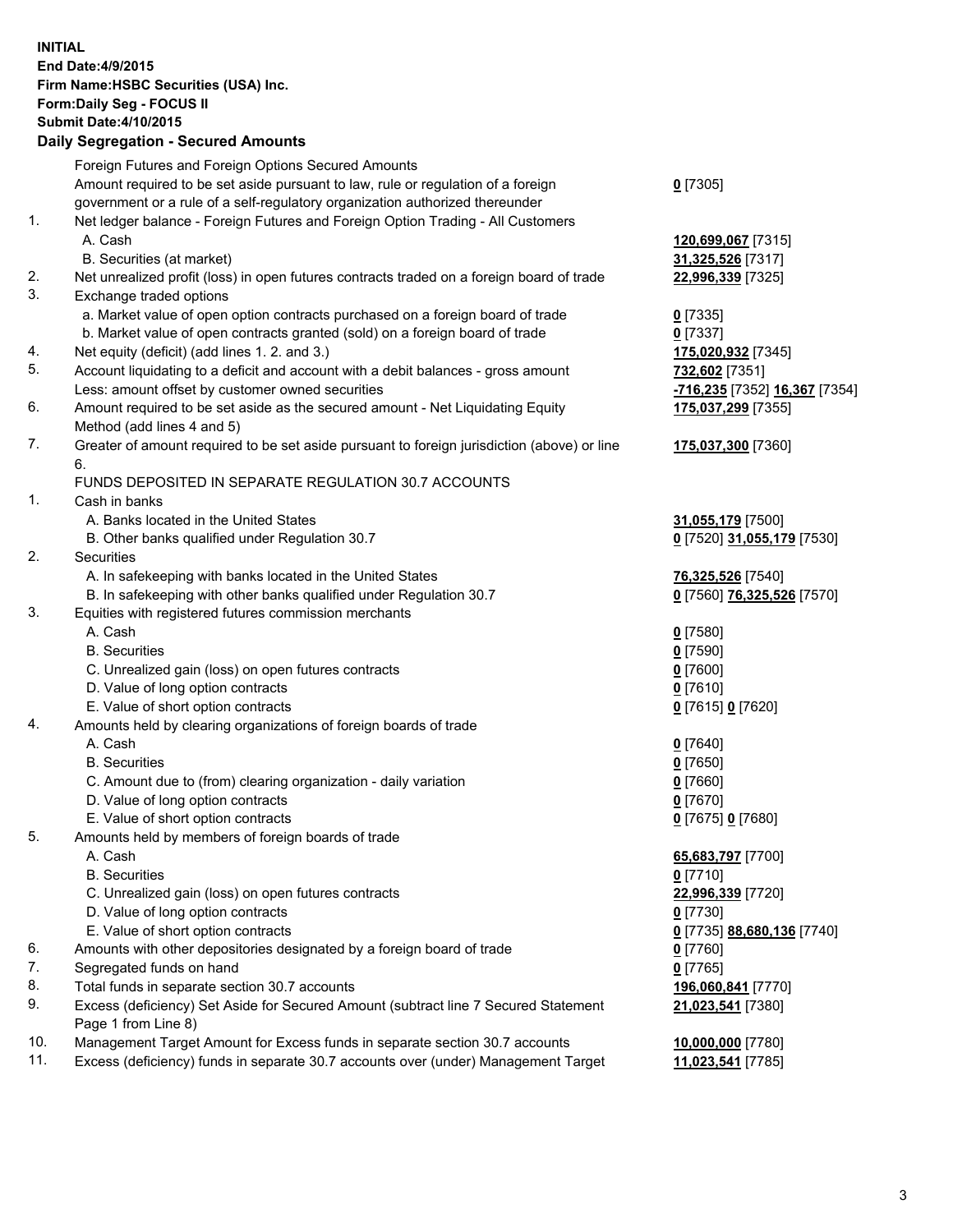| <b>INITIAL</b>                            |                                                                                     |                            |  |  |
|-------------------------------------------|-------------------------------------------------------------------------------------|----------------------------|--|--|
| End Date: 4/9/2015                        |                                                                                     |                            |  |  |
| Firm Name: HSBC Securities (USA) Inc.     |                                                                                     |                            |  |  |
| Form: Daily Seg - FOCUS II                |                                                                                     |                            |  |  |
| <b>Submit Date: 4/10/2015</b>             |                                                                                     |                            |  |  |
| Daily Segregation - Segregation Statement |                                                                                     |                            |  |  |
|                                           | SEGREGATION REQUIREMENTS(Section 4d(2) of the CEAct)                                |                            |  |  |
| 1.                                        | Net ledger balance                                                                  |                            |  |  |
|                                           | A. Cash                                                                             | 258,324,275 [7010]         |  |  |
|                                           | B. Securities (at market)                                                           | 628,061,605 [7020]         |  |  |
| 2.                                        | Net unrealized profit (loss) in open futures contracts traded on a contract market  | 212,615,433 [7030]         |  |  |
| 3.                                        | Exchange traded options                                                             |                            |  |  |
|                                           | A. Add market value of open option contracts purchased on a contract market         | 93,294,585 [7032]          |  |  |
|                                           | B. Deduct market value of open option contracts granted (sold) on a contract market | -7,155,025 [7033]          |  |  |
| 4.                                        | Net equity (deficit) (add lines 1, 2 and 3)                                         | 1,185,140,873 [7040]       |  |  |
| 5.                                        | Accounts liquidating to a deficit and accounts with                                 |                            |  |  |
|                                           | debit balances - gross amount                                                       | 7,522,512 [7045]           |  |  |
|                                           | Less: amount offset by customer securities                                          | -7,522,512 [7047] 0 [7050] |  |  |
| 6.                                        | Amount required to be segregated (add lines 4 and 5)                                | 1,185,140,873 [7060]       |  |  |
|                                           | FUNDS IN SEGREGATED ACCOUNTS                                                        |                            |  |  |
| 7.                                        | Deposited in segregated funds bank accounts                                         |                            |  |  |
|                                           | A. Cash                                                                             | 15,798,096 [7070]          |  |  |
|                                           | B. Securities representing investments of customers' funds (at market)              | $0$ [7080]                 |  |  |
|                                           | C. Securities held for particular customers or option customers in lieu of cash (at | 168,406,084 [7090]         |  |  |
|                                           | market)                                                                             |                            |  |  |
| 8.                                        | Margins on deposit with derivatives clearing organizations of contract markets      |                            |  |  |
|                                           | A. Cash                                                                             | 245,029,799 [7100]         |  |  |
|                                           | B. Securities representing investments of customers' funds (at market)              | 191,245,092 [7110]         |  |  |
|                                           | C. Securities held for particular customers or option customers in lieu of cash (at | 459,655,521 [7120]         |  |  |
|                                           | market)                                                                             |                            |  |  |
| 9.                                        | Net settlement from (to) derivatives clearing organizations of contract markets     | 69,799,314 [7130]          |  |  |
| 10.                                       | Exchange traded options                                                             |                            |  |  |
|                                           | A. Value of open long option contracts                                              | 93,294,585 [7132]          |  |  |
|                                           | B. Value of open short option contracts                                             | -7,155,025 [7133]          |  |  |
| 11.                                       | Net equities with other FCMs                                                        |                            |  |  |
|                                           | A. Net liquidating equity                                                           | 40,276,106 [7140]          |  |  |
|                                           | B. Securities representing investments of customers' funds (at market)              | 0 [7160]                   |  |  |
|                                           | C. Securities held for particular customers or option customers in lieu of cash (at | $0$ [7170]                 |  |  |
|                                           | market)                                                                             |                            |  |  |
| 12.                                       | Segregated funds on hand                                                            | $0$ [7150]                 |  |  |
| 13.                                       | Total amount in segregation (add lines 7 through 12)                                | 1,276,349,572 [7180]       |  |  |
| 14.                                       | Excess (deficiency) funds in segregation (subtract line 6 from line 13)             | 91,208,699 [7190]          |  |  |
| 15.                                       | Management Target Amount for Excess funds in segregation                            | 50,000,000 [7194]          |  |  |
| 16.                                       | Excess (deficiency) funds in segregation over (under) Management Target Amount      | 41,208,699 [7198]          |  |  |
|                                           | <b>Excess</b>                                                                       |                            |  |  |